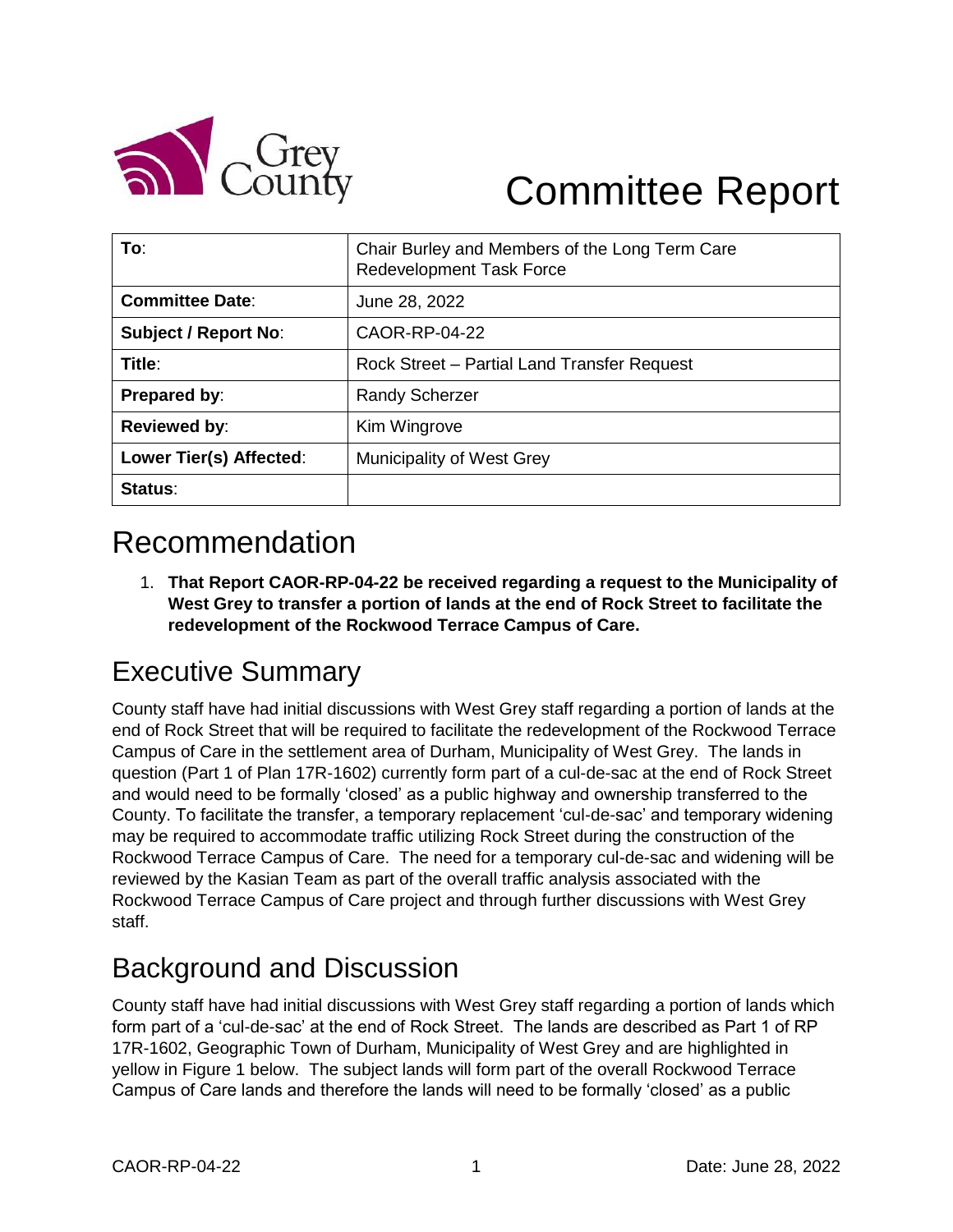highway and transferred to the County. As part of the proposed Rockwood Terrace Campus of Care, Rock Street and South Street East will be extended to connect the two streets in order to provide municipal road access to the Campus of Care. Once the roads have been extended the cul-de-sac at the end of Rock Street will no longer be required.



Figure 1 – Plan 17R-1602

Based on initial discussions with West Grey staff, it was noted that a temporary cul-de-sac may need to be created at the end of Rock Street during the construction of the Campus of Care to accommodate existing traffic utilizing Rock Street. West Grey staff indicated that temporary widening of Rock Street may be required to accommodate on-street parking for the existing Rockwood Terrace staff on the east side of Rock Street during the construction phase. Figure 2 shows the lands that could be required to support a temporary cul-de-sac highlighted in green, the temporary widening of Rock Street that may be required highlighted in yellow, the Rock Street and South Street East road extensions shown in light blue, and the lands being used for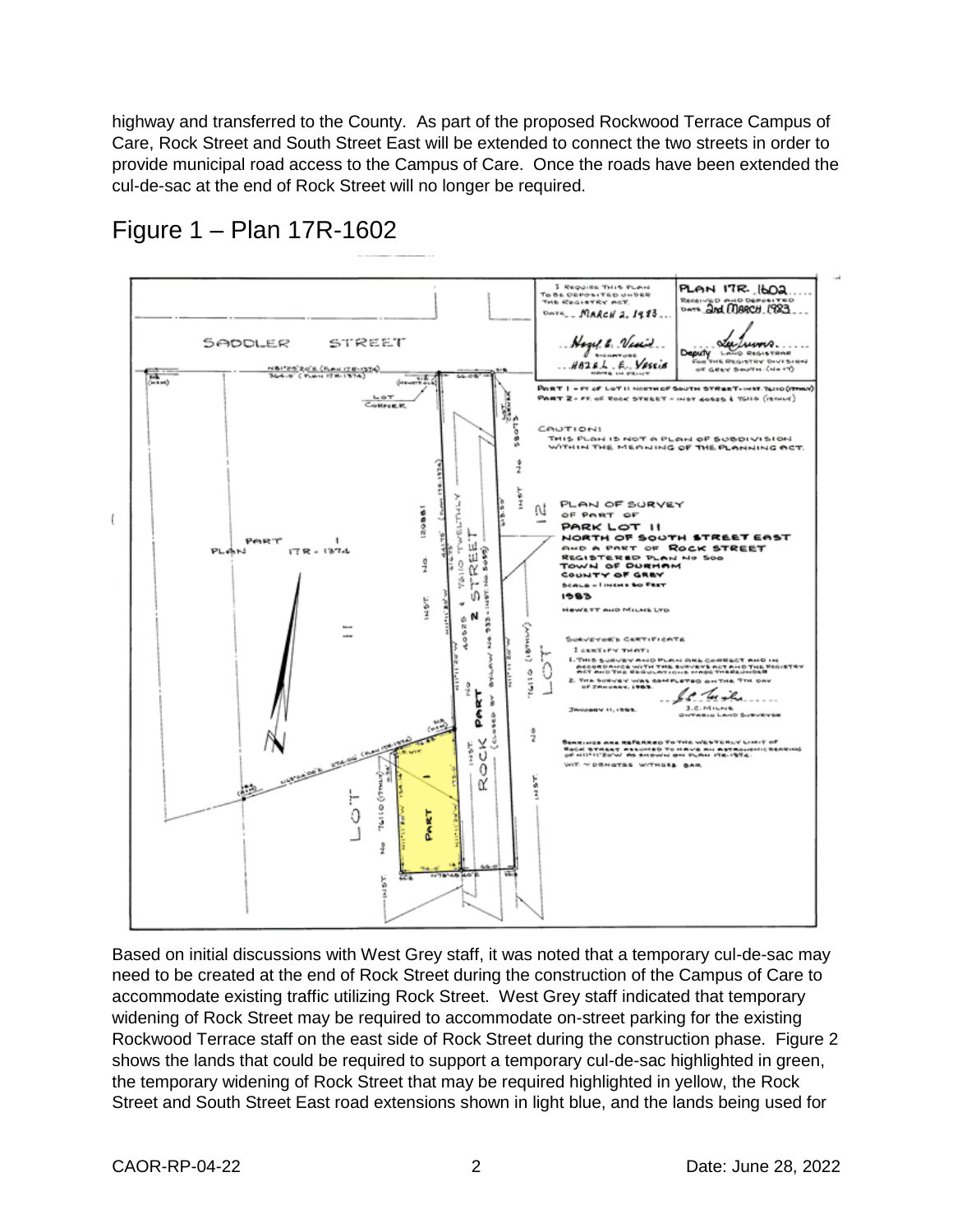the Rockwood Terrace Campus of Care shown in aquamarine. The County owns lands east of Rock Street and therefore if a temporary cul-de-sac and/or widening is required then a portion of the lands could be temporarily transferred to West Grey until such time as the Rock Street East and South Street East extensions are fully constructed. At that time, any lands transferred for the temporary cul-de-sac and/or widening can transferred back to the County. These matters will be reviewed in further detail as part of the Traffic Analysis being conducted by the Kasian design team and through further discussions with West Grey.

#### Figure 2 – Diagram of Subject Lands



The following are the potential next steps in order to facilitate the transfer of the portion of lands at the end of Rock Street to the County as well as the potential steps required if a temporary cul-de-sac and/or widening is required during the construction phase (see Figure 2):

- 1. The Existing West Cul-de-Sac (orange) currently forms part of Rock Street. It needs to be formally closed as a public highway and ownership transferred to the County so that it may form part of the lands for the Campus of Care.
- 2. In order to facilitate the movement of vehicles on Rock Street south of Saddler Street without the existing West Cul-de-Sac and prior to the establishment of the South Street and Rock Street extensions (light blue), a replacement for the cul-de-sac might be required.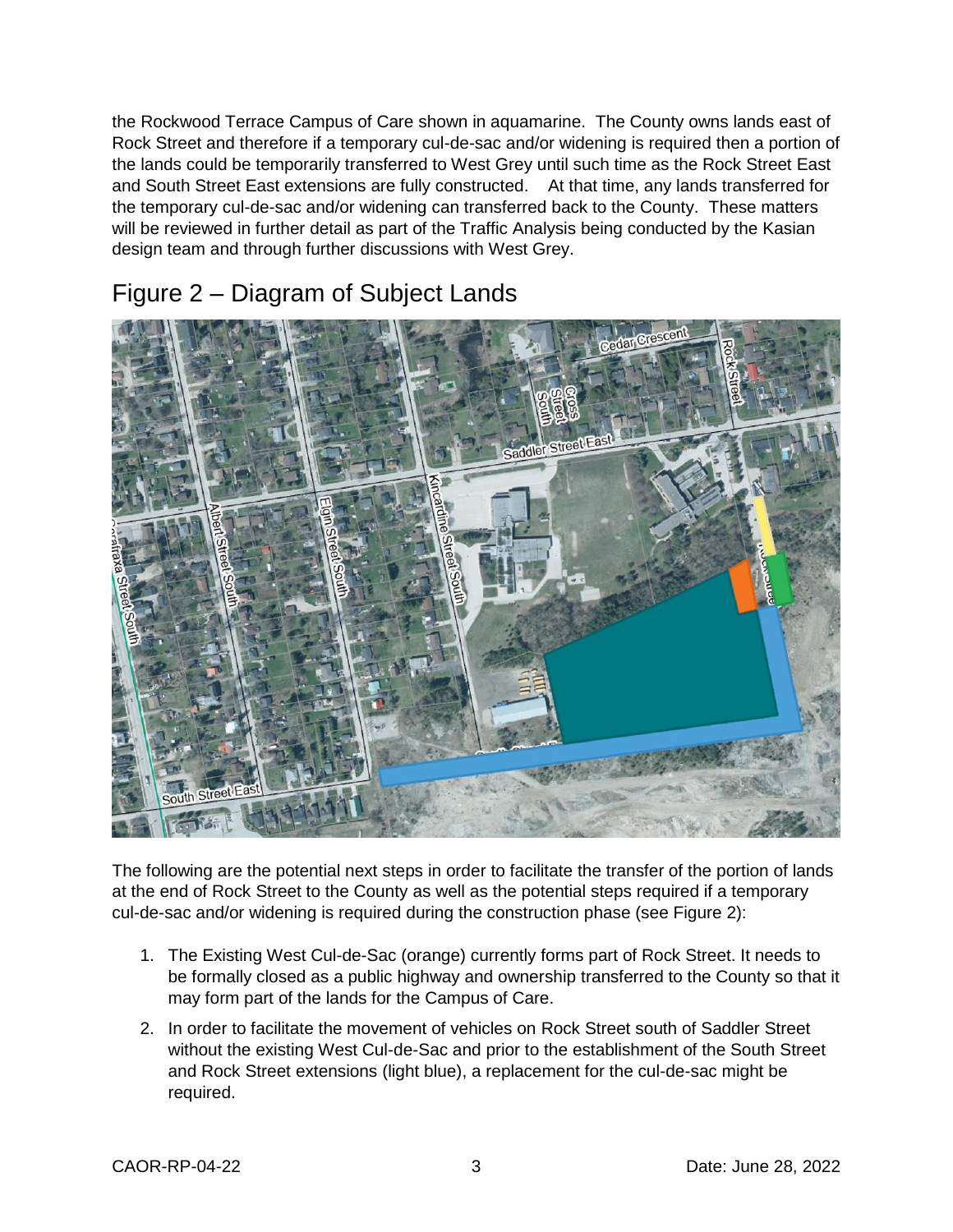- 3. The County can provide land for a replacement cul-de-sac on the east side of Rock Street if required; this land is identified on the diagram in green (the "Temporary East Cul-de-Sac"). It would need to be transferred to West Grey and West Grey must take steps (if any are necessary) to dedicate it as part of the public highway that is Rock Street.
- 4. Rock Street immediately north of the cul-de-sac lands may need to be temporarily widened to provide parking spaces to offset those that will be displaced by construction activity.
- 5. The County can provide land for the widening referred to in item 4 above if required; it is identified on the diagram in yellow (the "Temporary Rock Street Widening") and it must be transferred to West Grey and West Grey must take steps (if any are necessary) to dedicate it as part of the public highway that is Rock Street.
- 6. Before either the Temporary East Cul-de-Sac (green) and the Temporary Rock Street Widening (yellow) may serve the roles outlined above, necessary road improvements must be designed and constructed on them. Only once those are complete may the Existing West Cul-de-Sac be closed and transferred to the County.
- 7. Land must be provided for the South Street East and Rock Street extensions (blue). The County can provide this land; it must be transferred to West Grey and West Grey must take steps to dedicate them as extensions of the public highways that are South Street East and Rock Street.
- 8. Before the South Street East and Rock Street extensions may be dedicated as public highways, road improvements must be designed and constructed on them. We also expect that improvements to provide municipal and utility services within their right-ofway will need to be designed and constructed.
- 9. Once the South Street East and Rock Street extensions (blue) are dedicated as public highways, the Temporary East Cul-de-Sac (green) and Temporary Rock Street Widening (yellow) must be closed as public highways and title to them returned to the County for future development of the County-owned lands east of Rock Street.

The timelines to carry out this work have not been fully determined, but the County is prepared to continue to work collaboratively with West Grey to find efficient ways to accomplish this work that will meet the needs and priorities of both West Grey and the County.

In order to formalize the arrangements described above, County staff will prepare a Memorandum of Understanding with West Grey, along with any matters that West Grey would like to include as part of the expansion of the road system related to the redevelopment of the Rockwood Terrace Campus of Care.

## Legal and Legislated Requirements

None

## Financial and Resource Implications